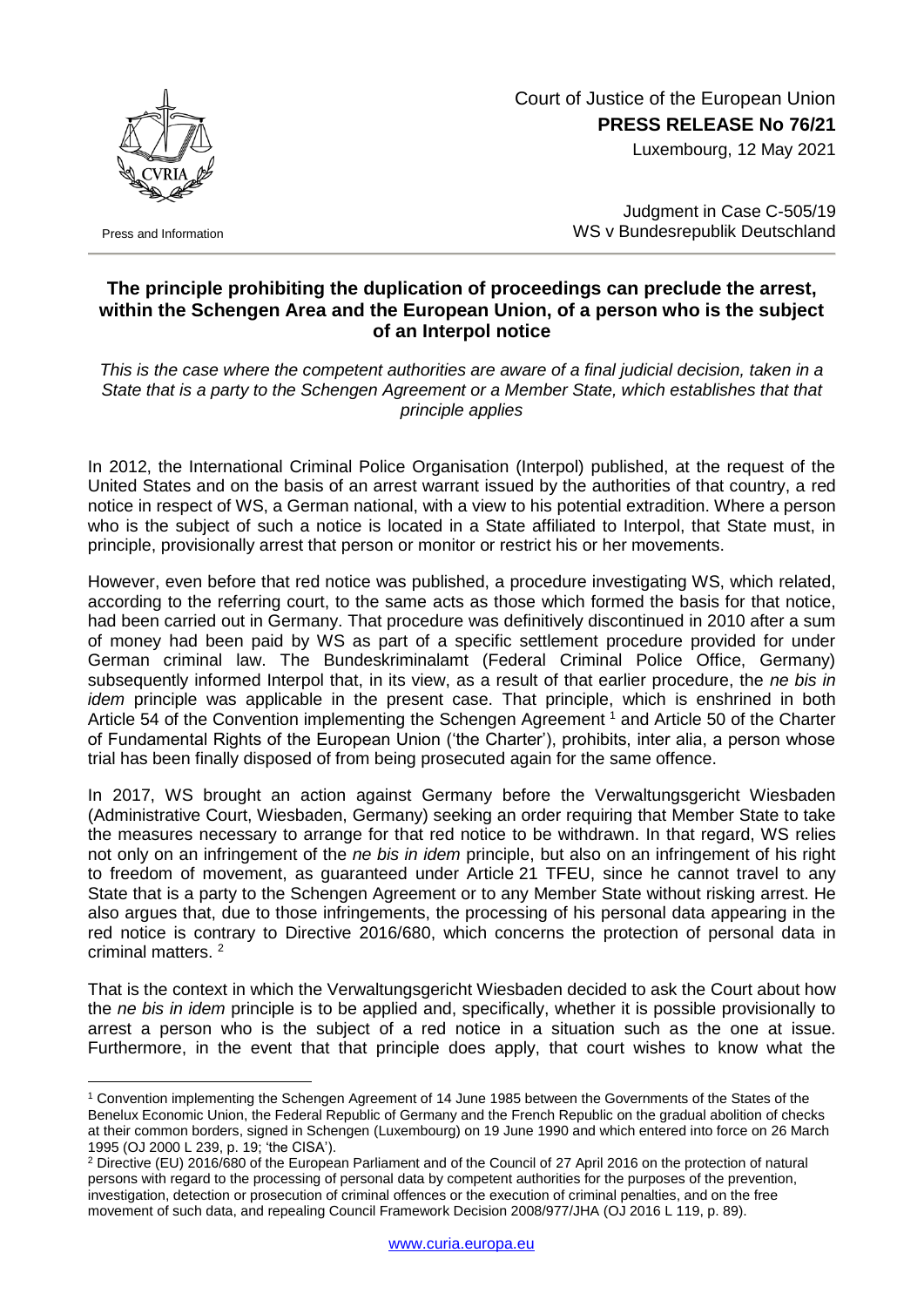consequences are for the processing, by Member States, of the personal data contained in such a notice.

In its Grand Chamber judgment, the Court finds that Article 54 of the CISA and Article 21(1) TFEU, read in the light of Article 50 of the Charter, must be interpreted as not precluding the provisional arrest, by the authorities of a State that is a party to the Schengen Agreement or by those of a Member State, of a person in respect of whom Interpol has published a red notice, at the request of a third State, unless it is established, in a final judicial decision taken in a State that is a party to that agreement or in a Member State, that the trial of that person in respect of the same acts as those on which that red notice is based has already been finally disposed of by a State that is a party to that agreement or by a Member State respectively. The Court also finds that the provisions of Directive 2016/680, read in the light of Article 54 of the CISA and Article 50 of the Charter, must be interpreted as not precluding the processing of personal data appearing in a red notice issued by Interpol in the case where it has not been established, by means of such a judicial decision, that the *ne bis in idem* principle applies in respect of the acts on which that notice is based, provided that such processing satisfies the conditions laid down by that directive.

## Assessment of the Court

As a preliminary point, the Court notes that the *ne bis in idem* principle may apply in a situation such as the one at issue in the present case, namely where a decision has been adopted which definitively discontinues criminal proceedings provided that the person concerned meets certain conditions, such as the payment of a sum of money set by the public prosecutor.

After having noted the foregoing, the Court rules, in the first place, that Article 54 of the CISA, Article 50 of the Charter and Article 21(1) TFEU do not preclude the provisional arrest of a person who is the subject of an Interpol red notice where it has not been established that that person's trial has been finally disposed of by a State that is a party to the Schengen Agreement or by a Member State in respect of the same acts as those forming the basis of the red notice and that, consequently, the *ne bis in idem* principle applies.

In that regard, the Court notes that, where the application of the *ne bis in idem* principle remains uncertain, provisional arrest may be an essential step in order to carry out the necessary checks while avoiding the risk that the person concerned may abscond. That measure is therefore justified by the legitimate objective of preventing the impunity of the person concerned. By contrast, as soon as it has been established by a final judicial decision that the *ne bis in idem* principle applies, both the mutual trust between the States that are parties to the Schengen Agreement and the right to freedom of movement prohibit that person from being provisionally arrested or from being kept in custody. The Court points out that it is for the States that are parties to the Schengen Agreement and for Member States to ensure the availability of legal remedies enabling the persons concerned to obtain such a decision. It also finds that, where provisional arrest is incompatible with EU law, because the *ne bis in idem* principle is applicable, a State affiliated to Interpol which refrains from making such an arrest would therefore not fail to fulfil its obligations as an affiliate of that organisation.

In the second place, as regards the matter of personal data appearing in an Interpol red notice, the Court notes that any operation performed on those data, such as registering them in a Member State's list of wanted persons, constitutes 'processing' which falls under Directive 2016/680.<sup>3</sup> Additionally, the Court finds, first, that that processing pursues a legitimate objective and, second, that it cannot be regarded as unlawful solely on the ground that the *ne bis in idem* principle may apply to the acts on which that red notice is based.  $4$  That processing, by the authorities of the Member States, may indeed be indispensable precisely in order to determine whether that principle applies.

1

<sup>3</sup> See Article 2(1) and Article 3(2) of Directive 2016/680.

<sup>4</sup> See Article 4(1)(b) and Article 8(1) of Directive 2016/680.